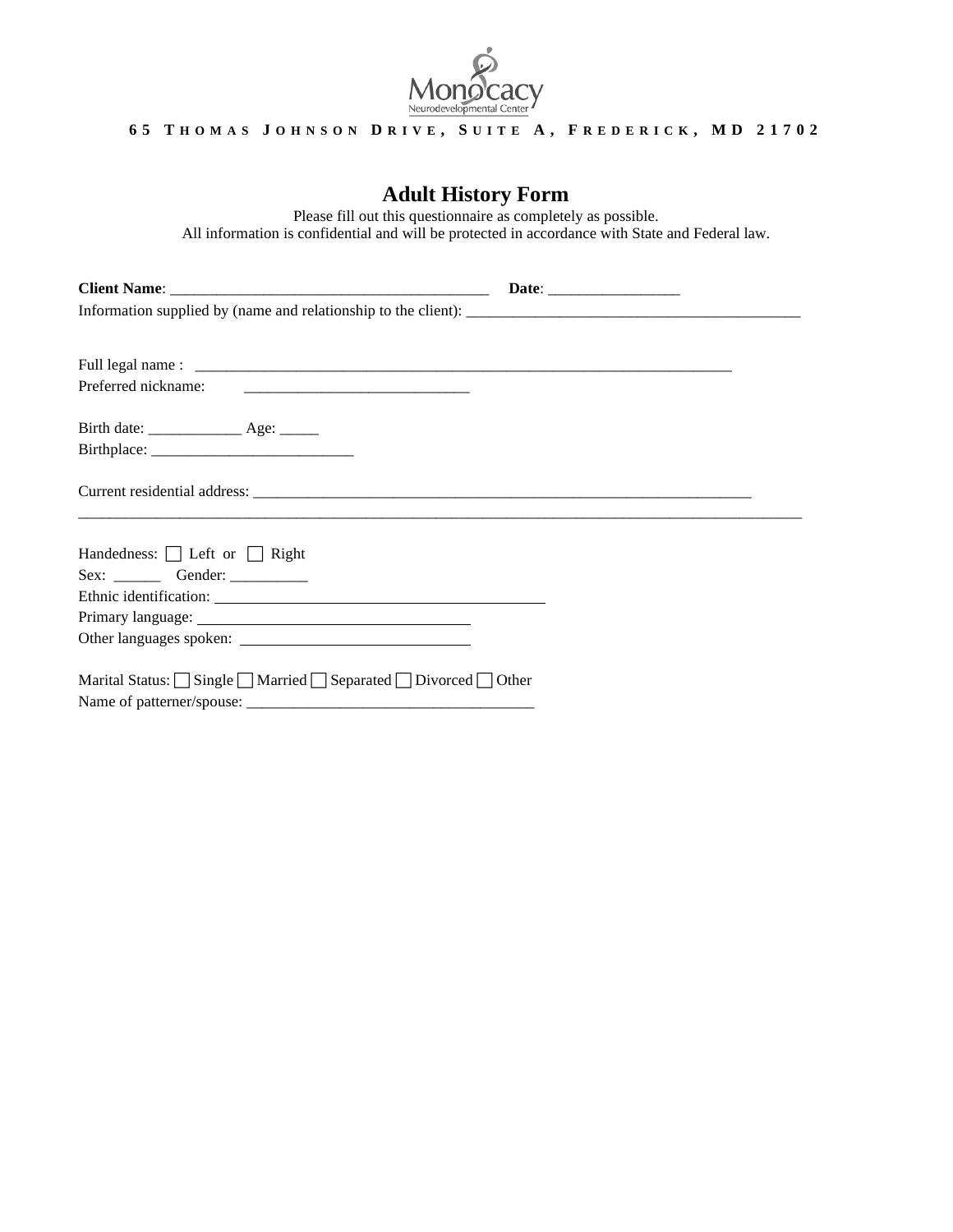### **Family and Home Information: (use additional copies of this page as needed)**

| Biological parent? $\Box$ Yes $\Box$ No                                                                                                                                                                                                                                                                                                                                                                                                                                                                                                                                        | Biological parent? $\Box$ Yes $\Box$ No                             |
|--------------------------------------------------------------------------------------------------------------------------------------------------------------------------------------------------------------------------------------------------------------------------------------------------------------------------------------------------------------------------------------------------------------------------------------------------------------------------------------------------------------------------------------------------------------------------------|---------------------------------------------------------------------|
| Adoptive parent? $\Box$ Yes $\Box$ No                                                                                                                                                                                                                                                                                                                                                                                                                                                                                                                                          | Adoptive parent? $\Box$ Yes $\Box$ No                               |
| Stepparent? $\Box$ Yes $\Box$ No                                                                                                                                                                                                                                                                                                                                                                                                                                                                                                                                               | Stepparent? $\Box$ Yes $\Box$ No                                    |
| Marital Status: Single Married Separated Divorced                                                                                                                                                                                                                                                                                                                                                                                                                                                                                                                              | Marital Status: Single Married Separated Divorced                   |
|                                                                                                                                                                                                                                                                                                                                                                                                                                                                                                                                                                                |                                                                     |
|                                                                                                                                                                                                                                                                                                                                                                                                                                                                                                                                                                                |                                                                     |
|                                                                                                                                                                                                                                                                                                                                                                                                                                                                                                                                                                                |                                                                     |
|                                                                                                                                                                                                                                                                                                                                                                                                                                                                                                                                                                                |                                                                     |
| Occupation:                                                                                                                                                                                                                                                                                                                                                                                                                                                                                                                                                                    |                                                                     |
|                                                                                                                                                                                                                                                                                                                                                                                                                                                                                                                                                                                |                                                                     |
|                                                                                                                                                                                                                                                                                                                                                                                                                                                                                                                                                                                |                                                                     |
|                                                                                                                                                                                                                                                                                                                                                                                                                                                                                                                                                                                |                                                                     |
|                                                                                                                                                                                                                                                                                                                                                                                                                                                                                                                                                                                |                                                                     |
| Biological parent? $\Box$ Yes $\Box$ No                                                                                                                                                                                                                                                                                                                                                                                                                                                                                                                                        | Biological parent? $\Box$ Yes $\Box$ No                             |
| Adoptive parent? $\Box$ Yes $\Box$ No                                                                                                                                                                                                                                                                                                                                                                                                                                                                                                                                          | Adoptive parent? $\Box$ Yes $\Box$ No                               |
| Stepparent? $\Box$ Yes $\Box$ No                                                                                                                                                                                                                                                                                                                                                                                                                                                                                                                                               | Stepparent? $\Box$ Yes $\Box$ No                                    |
| Marital Status: Single Married Separated Divorced                                                                                                                                                                                                                                                                                                                                                                                                                                                                                                                              | Marital Status: Single Married Separated Divorced                   |
|                                                                                                                                                                                                                                                                                                                                                                                                                                                                                                                                                                                |                                                                     |
|                                                                                                                                                                                                                                                                                                                                                                                                                                                                                                                                                                                |                                                                     |
|                                                                                                                                                                                                                                                                                                                                                                                                                                                                                                                                                                                |                                                                     |
|                                                                                                                                                                                                                                                                                                                                                                                                                                                                                                                                                                                |                                                                     |
| Occupation:                                                                                                                                                                                                                                                                                                                                                                                                                                                                                                                                                                    | Occupation:                                                         |
| Year deceased (if applicable): Vear deceased (if                                                                                                                                                                                                                                                                                                                                                                                                                                                                                                                               | Year deceased (if applicable): _____ Year deceased (if applicable): |
|                                                                                                                                                                                                                                                                                                                                                                                                                                                                                                                                                                                |                                                                     |
|                                                                                                                                                                                                                                                                                                                                                                                                                                                                                                                                                                                |                                                                     |
|                                                                                                                                                                                                                                                                                                                                                                                                                                                                                                                                                                                |                                                                     |
|                                                                                                                                                                                                                                                                                                                                                                                                                                                                                                                                                                                |                                                                     |
|                                                                                                                                                                                                                                                                                                                                                                                                                                                                                                                                                                                |                                                                     |
| Additional family members (children, siblings):                                                                                                                                                                                                                                                                                                                                                                                                                                                                                                                                |                                                                     |
| Relationship<br>Name<br>Age                                                                                                                                                                                                                                                                                                                                                                                                                                                                                                                                                    | Living with Client?                                                 |
|                                                                                                                                                                                                                                                                                                                                                                                                                                                                                                                                                                                | $\Box$ Yes $\Box$ No                                                |
| $\begin{tabular}{ccccc} \multicolumn{2}{c }{\textbf{1} & \multicolumn{2}{c }{\textbf{2} & \multicolumn{2}{c }{\textbf{3} & \multicolumn{2}{c }{\textbf{4} & \multicolumn{2}{c }{\textbf{5} & \multicolumn{2}{c }{\textbf{6} & \multicolumn{2}{c }{\textbf{6} & \multicolumn{2}{c }{\textbf{6} & \multicolumn{2}{c }{\textbf{6} & \multicolumn{2}{c }{\textbf{6} & \multicolumn{2}{c }{\textbf{6} & \multicolumn{2}{c }{\textbf{6} & \multicolumn{2}{$<br><u> 1989 - Johann Barbara, martin da kasar Amerikaansk politiker (</u>                                                | $\Box$ Yes $\Box$ No                                                |
|                                                                                                                                                                                                                                                                                                                                                                                                                                                                                                                                                                                | $\Box$ Yes $\Box$ No                                                |
| $\begin{tabular}{ccccc} \multicolumn{2}{c }{\textbf{1} & \multicolumn{2}{c }{\textbf{2} & \multicolumn{2}{c }{\textbf{3} & \multicolumn{2}{c }{\textbf{4} & \multicolumn{2}{c }{\textbf{5} & \multicolumn{2}{c }{\textbf{6} & \multicolumn{2}{c }{\textbf{6} & \multicolumn{2}{c }{\textbf{6} & \multicolumn{2}{c }{\textbf{6} & \multicolumn{2}{c }{\textbf{6} & \multicolumn{2}{c }{\textbf{6} & \multicolumn{2}{c }{\textbf{6} & \multicolumn{2}{$<br><u> 1980 - Jan Barbara, martxa a shekara 1980 - An</u>                                                                | $\Box$ Yes $\Box$ No                                                |
| $\begin{tabular}{ccccc} \multicolumn{2}{c }{\textbf{1} & \multicolumn{2}{c }{\textbf{2} & \multicolumn{2}{c }{\textbf{3} & \multicolumn{2}{c }{\textbf{4} & \multicolumn{2}{c }{\textbf{5} & \multicolumn{2}{c }{\textbf{6} & \multicolumn{2}{c }{\textbf{6} & \multicolumn{2}{c }{\textbf{6} & \multicolumn{2}{c }{\textbf{6} & \multicolumn{2}{c }{\textbf{6} & \multicolumn{2}{c }{\textbf{6} & \multicolumn{2}{c }{\textbf{6} & \multicolumn{2}{$<br><u> 1980 - Jan Bernard Barbara, prima populație de la proprietat de la proprietat de la proprietat de la propriet</u> | $\Box$ Yes $\Box$ No                                                |
|                                                                                                                                                                                                                                                                                                                                                                                                                                                                                                                                                                                | $\Box$ Yes $\Box$ No                                                |

## **Family Developmental/Medical/Psychiatric History**

\_\_\_\_\_\_\_\_\_\_\_\_\_\_\_\_\_\_\_\_\_\_\_\_\_\_\_\_\_\_\_\_\_\_\_\_\_\_\_\_\_\_\_\_\_\_\_\_\_\_\_\_\_\_\_\_\_\_\_\_\_\_\_\_\_\_\_\_\_\_\_\_\_\_\_\_\_\_\_\_\_\_\_\_\_\_\_\_\_\_\_\_\_\_\_\_\_\_\_\_\_\_ \_\_\_\_\_\_\_\_\_\_\_\_\_\_\_\_\_\_\_\_\_\_\_\_\_\_\_\_\_\_\_\_\_\_\_\_\_\_\_\_\_\_\_\_\_\_\_\_\_\_\_\_\_\_\_\_\_\_\_\_\_\_\_\_\_\_\_\_\_\_\_\_\_\_\_\_\_\_\_\_\_\_\_\_\_\_\_\_\_\_\_\_\_\_\_\_\_\_\_\_\_\_ \_\_\_\_\_\_\_\_\_\_\_\_\_\_\_\_\_\_\_\_\_\_\_\_\_\_\_\_\_\_\_\_\_\_\_\_\_\_\_\_\_\_\_\_\_\_\_\_\_\_\_\_\_\_\_\_\_\_\_\_\_\_\_\_\_\_\_\_\_\_\_\_\_\_\_\_\_\_\_\_\_\_\_\_\_\_\_\_\_\_\_\_\_\_\_\_\_\_\_\_\_\_ \_\_\_\_\_\_\_\_\_\_\_\_\_\_\_\_\_\_\_\_\_\_\_\_\_\_\_\_\_\_\_\_\_\_\_\_\_\_\_\_\_\_\_\_\_\_\_\_\_\_\_\_\_\_\_\_\_\_\_\_\_\_\_\_\_\_\_\_\_\_\_\_\_\_\_\_\_\_\_\_\_\_\_\_\_\_\_\_\_\_\_\_\_\_\_\_\_\_\_\_\_\_ \_\_\_\_\_\_\_\_\_\_\_\_\_\_\_\_\_\_\_\_\_\_\_\_\_\_\_\_\_\_\_\_\_\_\_\_\_\_\_\_\_\_\_\_\_\_\_\_\_\_\_\_\_\_\_\_\_\_\_\_\_\_\_\_\_\_\_\_\_\_\_\_\_\_\_\_\_\_\_\_\_\_\_\_\_\_\_\_\_\_\_\_\_\_\_\_\_\_\_\_\_\_

Please provide any information regarding family history of developmental disability, medical conditions, seizure disorders, emotional problems, substance abuse, psychiatric illness, and/or learning difficulties: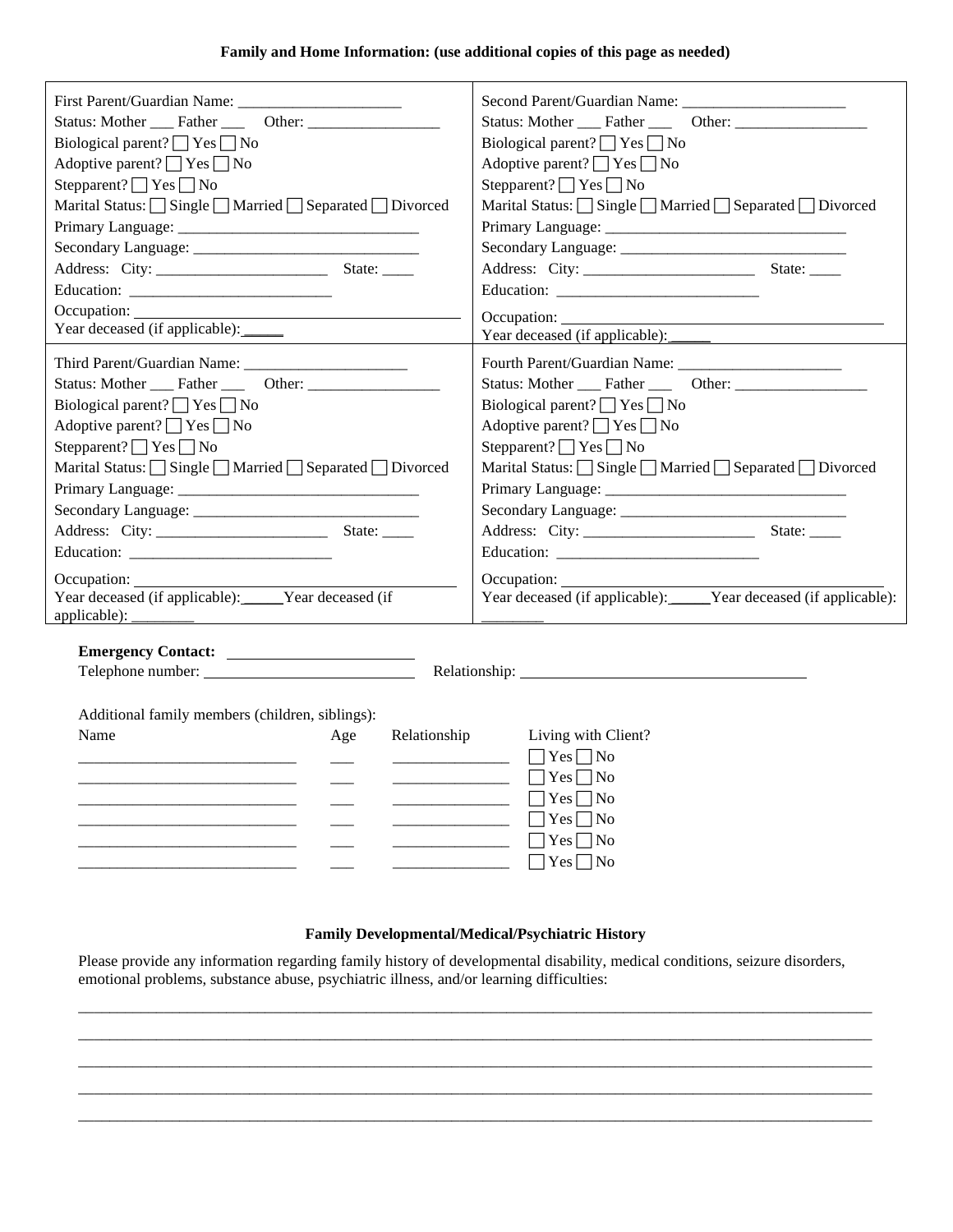#### **Client Developmental History:**

Please complete as much of the following about the client as possible:

|        |                                                            | Were there any complications during client's mother's pregnancy? ■ No ■ Yes ■ Don't Know If "yes," please explain:<br><u> 1989 - John Stone, amerikansk politiker (d. 1989)</u>                              |                                                                                                                                                                                                                                      |                                                         |                                                     |
|--------|------------------------------------------------------------|--------------------------------------------------------------------------------------------------------------------------------------------------------------------------------------------------------------|--------------------------------------------------------------------------------------------------------------------------------------------------------------------------------------------------------------------------------------|---------------------------------------------------------|-----------------------------------------------------|
|        | Client's Birth weight: _________                           |                                                                                                                                                                                                              |                                                                                                                                                                                                                                      |                                                         |                                                     |
|        |                                                            | <b>Milestones:</b> Was the client's development in the following areas early, normal or delayed:                                                                                                             | <b>EARLY</b>                                                                                                                                                                                                                         | NORMAL                                                  | <b>DELAYED</b>                                      |
|        |                                                            |                                                                                                                                                                                                              |                                                                                                                                                                                                                                      |                                                         |                                                     |
| Speech |                                                            | <u> 1980 - Johann Barn, mars ann an t-Amhain Aonaich an t-Aonaich an t-Aonaich ann an t-Aonaich ann an t-Aonaich</u>                                                                                         |                                                                                                                                                                                                                                      |                                                         |                                                     |
|        |                                                            | Self-Care (eating, dressing)                                                                                                                                                                                 |                                                                                                                                                                                                                                      | <u> 1989 - Johann Stein, fransk politiker (d. 1989)</u> |                                                     |
|        |                                                            |                                                                                                                                                                                                              |                                                                                                                                                                                                                                      |                                                         |                                                     |
| Date   | Please detail any of the client's hospitalizations:<br>Age | Hospital                                                                                                                                                                                                     | Reason                                                                                                                                                                                                                               | Length of stay                                          | <u> 2008 - Andrea Britain, amerikansk politik (</u> |
|        |                                                            | Date of last hearing screening _____________________Location _______________________Hearing Aids No Yes<br>Date of last vision screening ________________________Location ____________________Glasses No Yes | <u> 1999 - Johann Harry Harry Harry Harry Harry Harry Harry Harry Harry Harry Harry Harry Harry Harry Harry Harry Harry Harry Harry Harry Harry Harry Harry Harry Harry Harry Harry Harry Harry Harry Harry Harry Harry Harry Ha</u> |                                                         |                                                     |
|        |                                                            | Does or did the client have lead poisoning? $\Box$ No $\Box$ Yes                                                                                                                                             |                                                                                                                                                                                                                                      |                                                         |                                                     |
| Date   | Age                                                        | Past and Current Medications taken by the client:<br>Drug                                                                                                                                                    | Reason                                                                                                                                                                                                                               | Physician                                               |                                                     |
|        |                                                            |                                                                                                                                                                                                              |                                                                                                                                                                                                                                      |                                                         |                                                     |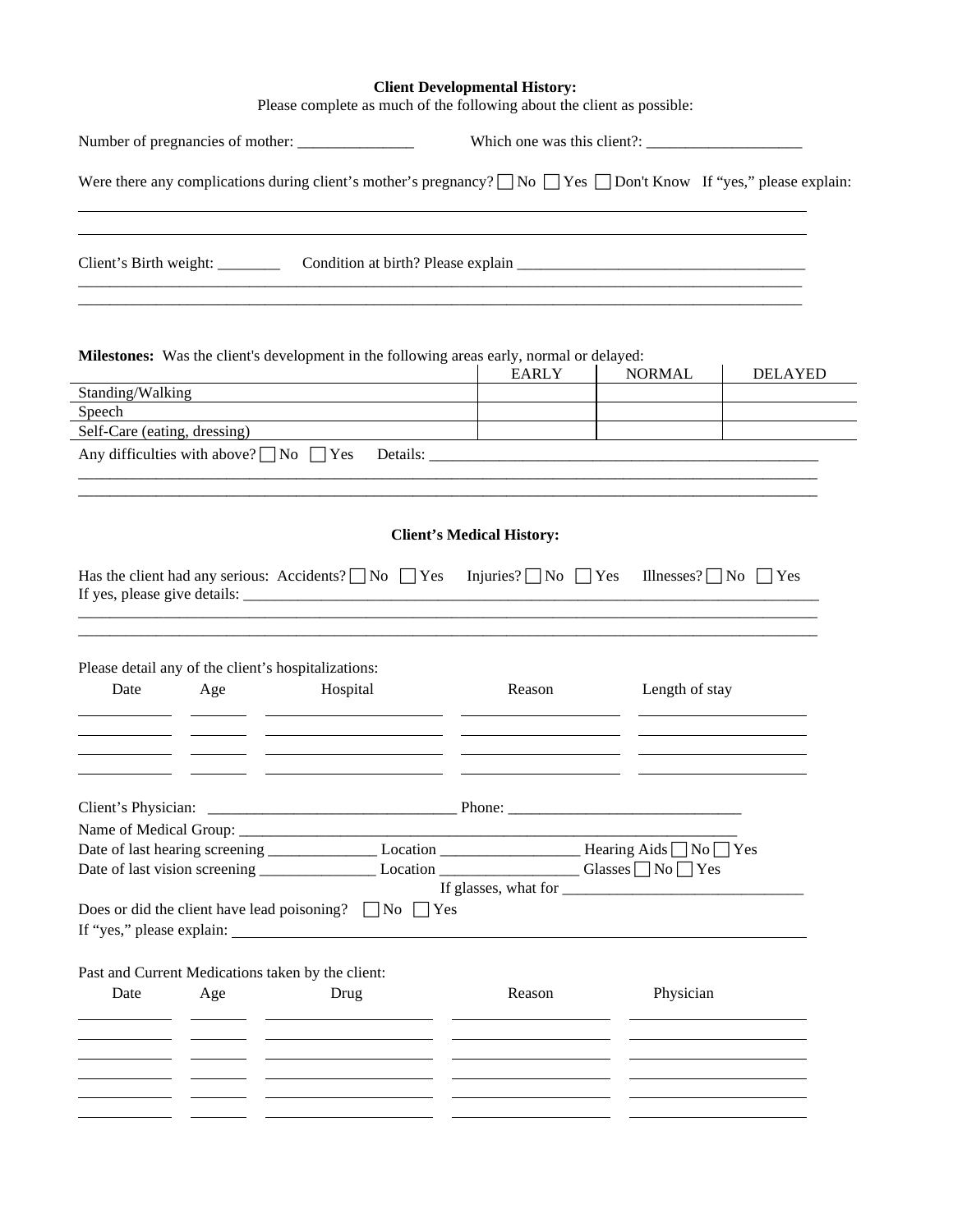### **Current Health Concerns:**

| Respiratory                                             |                              |                                     |           |          |
|---------------------------------------------------------|------------------------------|-------------------------------------|-----------|----------|
| <b>Frequent Colds</b>                                   | No<br>Yes                    |                                     |           |          |
| Chronic Cough                                           | N <sub>0</sub><br>Yes        |                                     |           |          |
| Asthma                                                  | No<br>Yes                    |                                     |           |          |
| Hay Fever                                               | N <sub>0</sub><br>Yes        |                                     |           |          |
| <b>Sinus Condition</b>                                  | No<br>Yes                    |                                     |           |          |
|                                                         |                              |                                     |           |          |
| Cardiovascular                                          |                              |                                     |           |          |
| Shortness of Breath or Dizziness with Physical Exertion |                              |                                     | Yes<br>No |          |
| Activity Limitation Due to Heart Condition              |                              |                                     | No<br>Yes |          |
| <b>Heart Murmur</b>                                     |                              |                                     | No<br>Yes |          |
| Gastrointestinal                                        |                              |                                     |           |          |
| <b>Excessive Vomiting</b>                               | No.<br>Yes                   |                                     |           |          |
| Frequent Diarrhea                                       | Yes<br>No                    |                                     |           |          |
| Constipation                                            | No<br>Yes                    |                                     |           |          |
| <b>Stomach Pain</b>                                     | N <sub>o</sub><br>$\Box$ Yes |                                     |           |          |
|                                                         |                              |                                     |           |          |
| Genitourinary                                           |                              |                                     |           |          |
| Urination in Pants/ Bed                                 | No<br>Yes                    |                                     |           | Details: |
| Pain While Urinating                                    | No<br>Yes                    |                                     |           |          |
|                                                         |                              |                                     |           |          |
| Musculoskeletal                                         |                              |                                     |           |          |
| Muscle Pain                                             | Yes<br>N <sub>0</sub>        |                                     |           |          |
| Clumsy Walk                                             | N <sub>o</sub><br>Yes        |                                     |           | Details: |
| Poor Posture                                            | N <sub>o</sub><br>Yes        |                                     |           |          |
| Skin                                                    |                              |                                     |           |          |
|                                                         |                              |                                     |           |          |
| <b>Frequent Rashes</b>                                  | No<br>Yes                    |                                     |           |          |
| <b>Bruises Easily</b>                                   | N <sub>0</sub><br>Yes        |                                     |           |          |
| <b>Sores</b>                                            | Yes<br>No                    |                                     |           |          |
| Severe Acne                                             | Yes<br>No                    |                                     |           |          |
| Itchy Skin (Eczema)                                     | Yes<br>No                    |                                     |           |          |
| Neurological                                            |                              |                                     |           |          |
| Seizures/Convulsions                                    | Yes<br>N <sub>0</sub>        |                                     |           |          |
| <b>Speech Defects</b>                                   | No<br>Yes                    |                                     |           |          |
| <b>Accident Prone</b>                                   | No<br>Yes                    |                                     |           |          |
| Grinds Teeth                                            |                              |                                     |           |          |
|                                                         | No<br>Yes                    |                                     |           |          |
| Has tics/twitches                                       | N <sub>0</sub><br>$\Box$ Yes |                                     |           |          |
| Allergies                                               |                              |                                     |           |          |
| Allergies to Medicine                                   | No<br>Yes                    |                                     |           |          |
| Allergies to Food                                       | Yes<br>No                    |                                     |           |          |
| Other Allergies                                         | Yes<br>N <sub>o</sub>        |                                     |           |          |
|                                                         |                              |                                     |           |          |
| Speech                                                  |                              |                                     |           |          |
| Stuttering                                              | Yes<br>No                    |                                     |           |          |
| <b>Unclear Speech</b>                                   | No<br>Yes                    |                                     |           |          |
| Other speech problems                                   | N <sub>o</sub><br>Yes        |                                     |           |          |
|                                                         |                              |                                     |           |          |
| Hearing                                                 |                              |                                     |           |          |
| <b>Severe Ear Infections</b>                            | Yes<br>N <sub>0</sub>        |                                     |           |          |
| <b>Hearing Problems</b>                                 | Yes<br>No.                   |                                     |           |          |
|                                                         |                              | $($ If yes, number of times: $\_\_$ |           |          |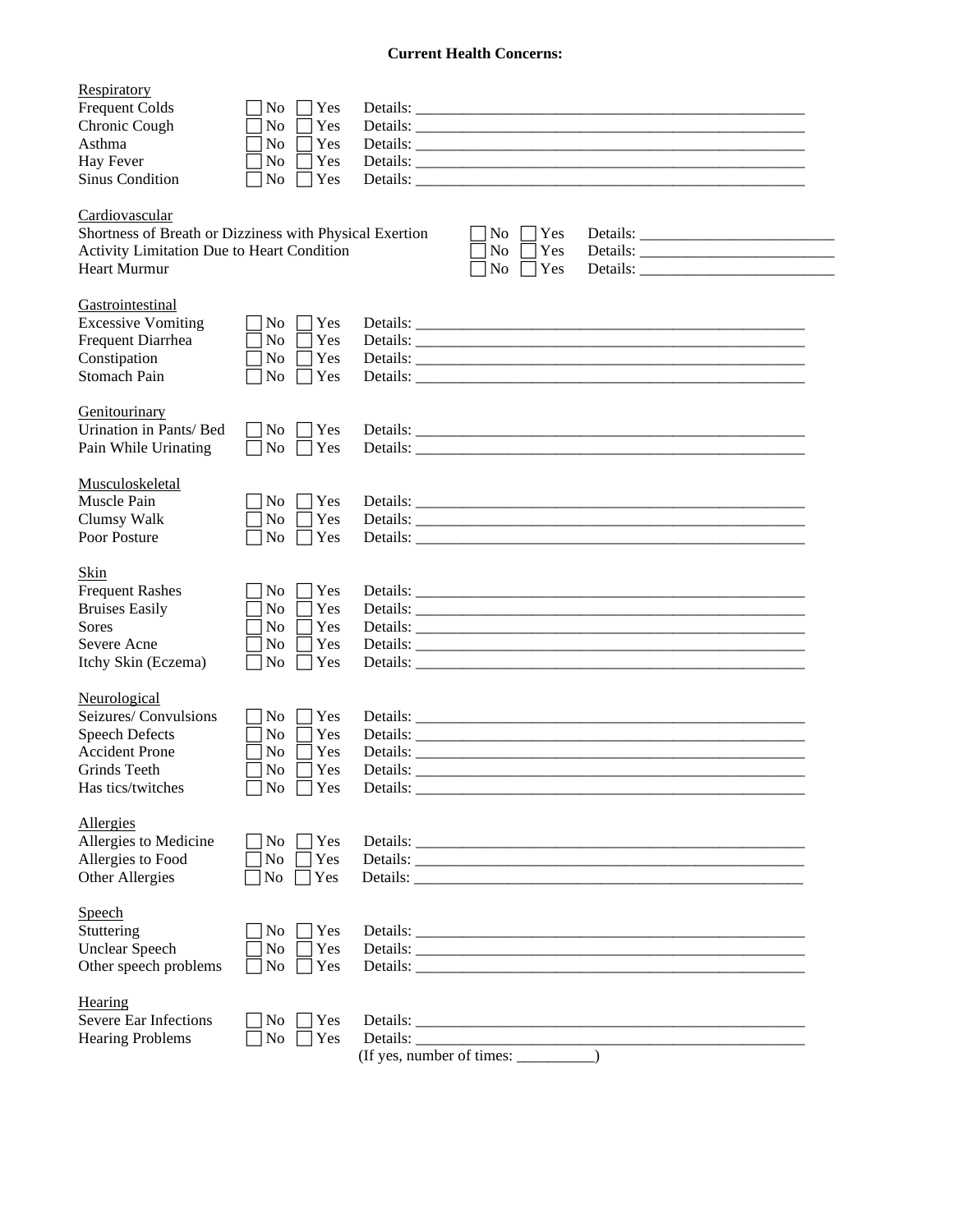## **Client's Assessment and Treatment History:**

Please include as complete a history as possible or past and current evaluations and treatment. Include agencies, physicians, counselors, institutions, therapists, etc.

| Provider                                                        |                       | Dates (From/To):                                                                                                |                                    | Type of Treatment                                                                         |
|-----------------------------------------------------------------|-----------------------|-----------------------------------------------------------------------------------------------------------------|------------------------------------|-------------------------------------------------------------------------------------------|
| the contract of the contract of the contract of the contract of |                       |                                                                                                                 |                                    |                                                                                           |
|                                                                 |                       |                                                                                                                 |                                    | Has the client been court involved? $\Box$ No $\Box$ Yes If "yes," please explain: $\Box$ |
|                                                                 |                       |                                                                                                                 | <b>Client Educational History:</b> |                                                                                           |
|                                                                 | <b>Years Attended</b> | Name/Location                                                                                                   | Graduation (Y/N)                   | Degree Obtained                                                                           |
| Grade School                                                    |                       |                                                                                                                 |                                    |                                                                                           |
| High School                                                     |                       |                                                                                                                 |                                    |                                                                                           |
| College<br>Post Graduate                                        |                       |                                                                                                                 |                                    |                                                                                           |
| Post Graduate                                                   |                       |                                                                                                                 |                                    | <u> 1980 - Johann John Stone, markin fizikar (h. 1980).</u>                               |
| Post Graduate                                                   |                       | the contract of the contract of the contract of the contract of the contract of the contract of the contract of |                                    |                                                                                           |
|                                                                 |                       | Did the client experience any of the following in school?                                                       |                                    |                                                                                           |
| Learning Problems                                               |                       | Discipline Problems                                                                                             | $\Box$ Social Problems             | Attention Problems Functional Problems                                                    |
|                                                                 |                       | If you answered, "yes," to problems at any academic level, please detail here:                                  |                                    |                                                                                           |
|                                                                 |                       |                                                                                                                 |                                    |                                                                                           |
|                                                                 |                       |                                                                                                                 |                                    |                                                                                           |
|                                                                 |                       |                                                                                                                 |                                    |                                                                                           |

## **Client Work History:**

| Dates | <b>Position/Job Duties</b> | Employer | Reason for Leaving |
|-------|----------------------------|----------|--------------------|
|       |                            |          |                    |
|       |                            |          |                    |
|       |                            |          |                    |
|       |                            |          |                    |
|       |                            |          |                    |
|       |                            |          |                    |
|       |                            |          |                    |
|       |                            |          |                    |